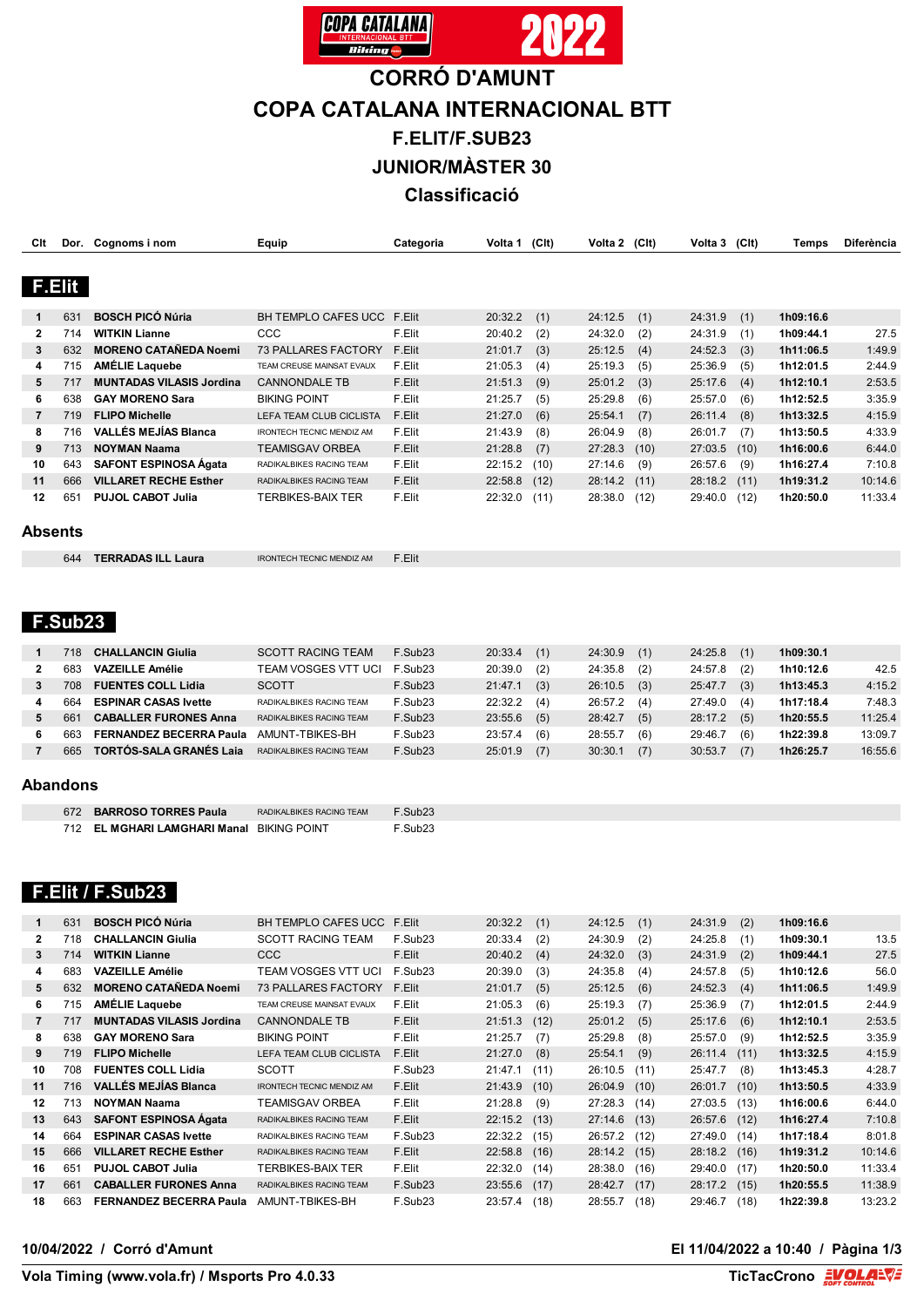

## **CORRÓ D'AMUNT COPA CATALANA INTERNACIONAL BTT F.ELIT/F.SUB23 JUNIOR/MÀSTER 30 Classificació**

| Clt             |     | Dor. Cognoms i nom                           | Equip                            | Categoria           | Volta 1 | (C <sub>l</sub> ) | Volta 2 (Clt) |      | Volta 3 (Clt) |      | Temps     | Diferència |
|-----------------|-----|----------------------------------------------|----------------------------------|---------------------|---------|-------------------|---------------|------|---------------|------|-----------|------------|
|                 |     |                                              |                                  |                     |         |                   |               |      |               |      |           |            |
| 19              | 665 | <b>TORTÓS-SALA GRANÉS Laja</b>               | RADIKALBIKES RACING TEAM         | F.Sub <sub>23</sub> | 25:01.9 | (19)              | 30:30.1       | (19) | 30:53.7       | (19) | 1h26:25.7 | 17:09.1    |
|                 |     |                                              |                                  |                     |         |                   |               |      |               |      |           |            |
| <b>Absents</b>  |     |                                              |                                  |                     |         |                   |               |      |               |      |           |            |
|                 | 644 | <b>TERRADAS ILL Laura</b>                    | <b>IRONTECH TECNIC MENDIZ AM</b> | F.Elit              |         |                   |               |      |               |      |           |            |
|                 |     |                                              |                                  |                     |         |                   |               |      |               |      |           |            |
| <b>Abandons</b> |     |                                              |                                  |                     |         |                   |               |      |               |      |           |            |
|                 | 672 | <b>BARROSO TORRES Paula</b>                  | RADIKALBIKES RACING TEAM         | F.Sub <sub>23</sub> |         |                   |               |      |               |      |           |            |
|                 | 712 | <b>EL MGHARI LAMGHARI Manal BIKING POINT</b> |                                  | F.Sub23             |         |                   |               |      |               |      |           |            |

## **Junior**

| $\mathbf 1$  | 572 | <b>BETTEO Marco</b>                            | <b>SCOTT RACING TEAM</b>              | Junior | 17:43.5 | (3)  | 20:37.8 | (1)  | 20:48.0 | (1)  | 59:09.3   |         |
|--------------|-----|------------------------------------------------|---------------------------------------|--------|---------|------|---------|------|---------|------|-----------|---------|
| $\mathbf{2}$ | 407 | <b>GAMEZ FERRER Carlos</b>                     | <b>IRONTECH TECNIC MENDIZ AMBISIS</b> | Junior | 17:43.1 | (2)  | 20:44.4 | (2)  | 21:03.9 | (6)  | 59:31.4   | 22.1    |
| 3            | 538 | <b>PAUL Boichis</b>                            | TEAM PASSION VTT VENELLES             | Junior | 17:47.6 | (4)  | 20:48.6 | (3)  | 21:12.8 | (9)  | 59:49.0   | 39.7    |
| 4            | 456 | <b>REGADA HIERRO Adria</b>                     | <b>JORMA BIKE ACA</b>                 | Junior | 17:48.6 | (6)  | 21:14.3 | (4)  | 20:54.6 | (4)  | 59:57.5   | 48.2    |
| 5            | 539 | <b>DAL MASO Raphael</b>                        | <b>COUSERANS</b>                      | Junior | 17:47.9 | (5)  | 21:27.5 | (8)  | 20:59.0 | (5)  | 1h00:14.4 | 1:05.1  |
| 6            | 384 | <b>FONT PÉREZ Arnau</b>                        | RADIKALBIKES RACING TEAM              | Junior | 18:06.6 | (10) | 21:34.2 | (10) | 20:48.1 | (2)  | 1h00:28.9 | 1:19.6  |
| 7            | 526 | <b>GLOUX Fantin</b>                            | <b>BIKE LOCATION</b>                  | Junior | 18:22.3 | (15) | 21:17.0 | (5)  | 20:49.8 | (3)  | 1h00:29.1 | 1:19.8  |
| 8            | 457 | <b>TURNE MARINELLO Roger</b>                   | <b>JORMA BIKE ACA</b>                 | Junior | 18:02.7 | (7)  | 21:37.1 | (11) | 21:06.3 | (7)  | 1h00:46.1 | 1:36.8  |
| 9            | 437 | <b>MARTELL SANCHEZ Joan</b>                    | <b>MESBIKE &amp; FES - TUGA</b>       | Junior | 18:14.7 | (12) | 21:26.7 | (7)  | 21:08.6 | (8)  | 1h00:50.0 | 1:40.7  |
| 10           | 377 | <b>LLOP MARTINEZ Gerard</b>                    | <b>MESBIKE &amp; FES - TUGA</b>       | Junior | 17:43.0 | (1)  | 21:32.1 | (9)  | 22:13.2 | (15) | 1h01:28.3 | 2:19.0  |
| 11           | 414 | <b>PUJOL CASELLAS Pau</b>                      | <b>JUFRÉ VIC-ETB</b>                  | Junior | 18:14.3 | (11) | 21:26.0 | (6)  | 21:58.8 | (10) | 1h01:39.1 | 2:29.8  |
| 12           | 434 | <b>MOLIST HOMS Marcel</b>                      | JUFRÉ VIC-ETB                         | Junior | 18:21.0 | (14) | 22:06.1 | (13) | 22:19.2 | (17) | 1h02:46.3 | 3:37.0  |
| 13           | 406 | <b>ARTEMAN CASTAÑER Pau</b>                    | RADIKALBIKES RACING TEAM              | Junior | 18:05.3 | (9)  | 21:45.1 | (12) | 22:56.7 | (22) | 1h02:47.1 | 3:37.8  |
| 14           | 366 | <b>GELABERT POL Daniel</b>                     | <b>BIKING POINT</b>                   | Junior | 18:15.9 | (13) | 22:31.3 | (19) | 22:31.8 | (20) | 1h03:19.0 | 4:09.7  |
| 15           | 571 | <b>MUSSO Filippo</b>                           | <b>SCOTT RACING TEAM</b>              | Junior | 18:51.5 | (17) | 22:26.9 | (16) | 22:07.2 | (12) | 1h03:25.6 | 4:16.3  |
| 16           | 413 | <b>BARGO BUENO Unai</b>                        | <b>BIKING POINT</b>                   | Junior | 18:33.3 | (16) | 22:44.8 | (21) | 22:10.0 | (13) | 1h03:28.1 | 4:18.8  |
| 17           | 449 | <b>RUIZ EXPOSITO Eric</b>                      | AMUNT-TBIKES-BH                       | Junior | 18:51.7 | (18) | 22:26.2 | (15) | 22:13.6 | (16) | 1h03:31.5 | 4:22.2  |
| 18           | 420 | <b>KAHLHOVEN Thibaut</b>                       | TEAM CREUSE MAINSAT EVAUX             | Junior | 19:14.1 | (25) | 22:11.7 | (14) | 22:12.2 | (14) | 1h03:38.0 | 4:28.7  |
| 19           | 435 | <b>VILA CARMONA Genís</b>                      | <b>JUFRÉ VIC-ETB</b>                  | Junior | 18:52.7 | (20) | 22:28.4 | (18) | 22:27.5 | (18) | 1h03:48.6 | 4:39.3  |
| 20           | 466 | FARRERÓ JUSCAFRESA Pau                         | <b>IRONTECH TECNIC MENDIZ AM</b>      | Junior | 18:52.2 | (19) | 22:27.6 | (17) | 22:31.5 | (19) | 1h03:51.3 | 4:42.0  |
| 21           | 382 | <b>CERDA VIDAL Miquel</b>                      | ILLES BALEARS CLUB CICLISTA           | Junior | 19:10.1 | (23) | 23:24.3 | (26) | 22:05.9 | (11) | 1h04:40.3 | 5:31.0  |
| 22           | 421 | <b>MUXÍ TATJÉ Oriol</b>                        | <b>MESBIKE &amp; FES - TUGA</b>       | Junior | 18:57.5 | (21) | 22:51.3 | (23) | 23:07.1 | (24) | 1h04:55.9 | 5:46.6  |
| 23           | 398 | <b>JOINEL Trystan</b>                          | <b>VELOROC LAPIERRE</b>               | Junior | 18:02.9 | (8)  | 23:42.2 | (29) | 23:32.2 | (29) | 1h05:17.3 | 6:08.0  |
| 24           | 442 | <b>SAEZ HERRERO Antoni</b>                     | TREK BICISPRINT SABADELL              | Junior | 19:14.1 | (25) | 23:08.3 | (24) | 23:05.6 | (23) | 1h05:28.0 | 6:18.7  |
| 25           | 461 | <b>FONT CABEZAS Pol</b>                        | <b>BICIEQUIP COMPETICIÓ</b>           | Junior | 19:44.5 | (28) | 22:50.2 | (22) | 23:27.7 | (28) | 1h06:02.4 | 6:53.1  |
| 26           | 487 | <b>CODINA BLÁZQUEZ Oriol</b>                   | JUFRÉ VIC-ETB                         | Junior | 19:03.6 | (22) | 22:40.1 | (20) | 24:28.6 | (39) | 1h06:12.3 | 7:03.0  |
| 27           | 439 | ROS BRICOLLÉ Ferran                            | FES BICI 3.0-TUGA                     | Junior | 19:51.8 | (31) | 23:48.2 | (30) | 22:39.4 | (21) | 1h06:19.4 | 7:10.1  |
| 28           | 451 | SITJÀ GIFRE Aniol                              | RADIKALBIKES RACING TEAM              | Junior | 19:12.0 | (24) | 24:15.8 | (36) | 23:09.7 | (25) | 1h06:37.5 | 7:28.2  |
| 29           | 473 | <b>MACIÀ Eloi</b>                              | E.C.C.O                               | Junior | 19:53.3 | (32) | 23:37.7 | (28) | 23:10.9 | (26) | 1h06:41.9 | 7:32.6  |
| 30           | 537 | <b>LLORT MAS Aleix</b>                         | <b>BICI 3.0</b>                       | Junior | 19:50.5 | (30) | 23:12.2 | (25) | 23:40.1 | (31) | 1h06:42.8 | 7:33.5  |
| 31           | 416 | <b>VAZQUEZ DUCHAMP Enzo</b>                    | AMUNT CC-TBIKES-BH                    | Junior | 20:04.5 | (34) | 23:34.8 | (27) | 23:17.3 | (27) | 1h06:56.6 | 7:47.3  |
| 32           | 523 | <b>TELLEZ MAS Marc</b>                         | <b>BIKING POINT</b>                   | Junior | 20:06.2 | (38) | 23:57.0 | (32) | 23:35.3 | (30) | 1h07:38.5 | 8:29.2  |
| 33           | 569 | <b>JONATHAN Kalweit</b>                        | <b>CTA</b>                            | Junior | 20:05.0 | (35) | 24:05.7 | (33) | 23:48.8 | (33) | 1h07:59.5 | 8:50.2  |
| 34           | 458 | SASPLUGAS VAZQUEZ Bernat JORMA BIKE ACA        |                                       | Junior | 19:55.8 | (33) | 23:50.7 | (31) | 24:15.5 | (36) | 1h08:02.0 | 8:52.7  |
| 35           | 415 | <b>MIRANDA PARTERA Guillem</b>                 | TREK STORE BICISPRINT SABADELL        | Junior | 19:47.0 | (29) | 24:11.8 | (35) | 24:11.6 | (35) | 1h08:10.4 | 9:01.1  |
| 36           | 476 | <b>VILAPLANA GONZALEZ Alan</b>                 | KENDA-BICIOCASION BARCELO             | Junior | 20:10.5 | (41) | 24:17.6 | (37) | 23:42.7 | (32) | 1h08:10.8 | 9:01.5  |
| 37           | 426 | <b>GOMES DUARTE Nuno Miguel JORMA BIKE ACA</b> |                                       | Junior | 20:05.6 | (37) | 24:08.3 | (34) | 24:39.9 | (41) | 1h08:53.8 | 9:44.5  |
| 38           | 568 | <b>CAMPAS TOLOSA Biel</b>                      | <b>JUFRÉ VIC-ETB</b>                  | Junior | 20:06.6 | (39) | 24:20.1 | (38) | 24:31.2 | (40) | 1h08:57.9 | 9:48.6  |
| 39           | 462 | CHILLARÓN CASTELLANOS Iker                     | <b>CENIT - RADIKALBIKES</b>           | Junior | 20:05.5 | (36) | 24:22.0 | (39) | 24:54.8 | (42) | 1h09:22.3 | 10:13.0 |
| 40           | 448 | <b>VENEGAS RAMOS Marc</b>                      | AMUNT-TBIKES-BH                       | Junior | 20:07.4 | (40) | 25:07.2 | (42) | 24:15.8 | (37) | 1h09:30.4 | 10:21.1 |
| 41           | 520 | <b>MOYANO SABATER Aleix</b>                    | <b>TERBIKES-BAIX TER</b>              | Junior | 20:21.4 | (42) | 24:53.9 | (41) | 24:24.5 | (38) | 1h09:39.8 | 10:30.5 |
| 42           | 524 | <b>PRIETO RODRÍGUEZ Arnau</b>                  | <b>3HM CLUB ESPORTIU</b>              | Junior | 20:28.2 | (44) | 24:52.0 | (40) | 25:18.1 | (43) | 1h10:38.3 | 11:29.0 |
| 43           | 444 | <b>CANALS SAEZ Jordi</b>                       | <b>CICLES SANS</b>                    | Junior | 19:14.3 | (27) | 29:11.4 | (50) | 24:09.2 | (34) | 1h12:34.9 | 13:25.6 |
| 44           | 378 | <b>MORILLA CODINA Pau</b>                      | JUFRE VIC-ETB                         | Junior | 21:17.1 | (45) | 25:21.2 | (43) | 26:10.6 | (44) | 1h12:48.9 | 13:39.6 |
| 45           | 419 | <b>MASET RUSTULLET Adria</b>                   | C.C.VILAJUIGA-EOBIKES                 | Junior | 20:24.5 | (43) | 26:30.2 | (47) | 27:15.3 | (46) | 1h14:10.0 | 15:00.7 |
| 46           | 475 | <b>CASABÓ TARRÉS Oriol</b>                     | <b>TERBIKES-BAIX TER</b>              | Junior | 21:46.9 | (48) | 26:23.2 | (46) | 26:51.2 | (45) | 1h15:01.3 | 15:52.0 |

#### **10/04/2022 / Corró d'Amunt El 11/04/2022 a 10:40 / Pàgina 2/3**